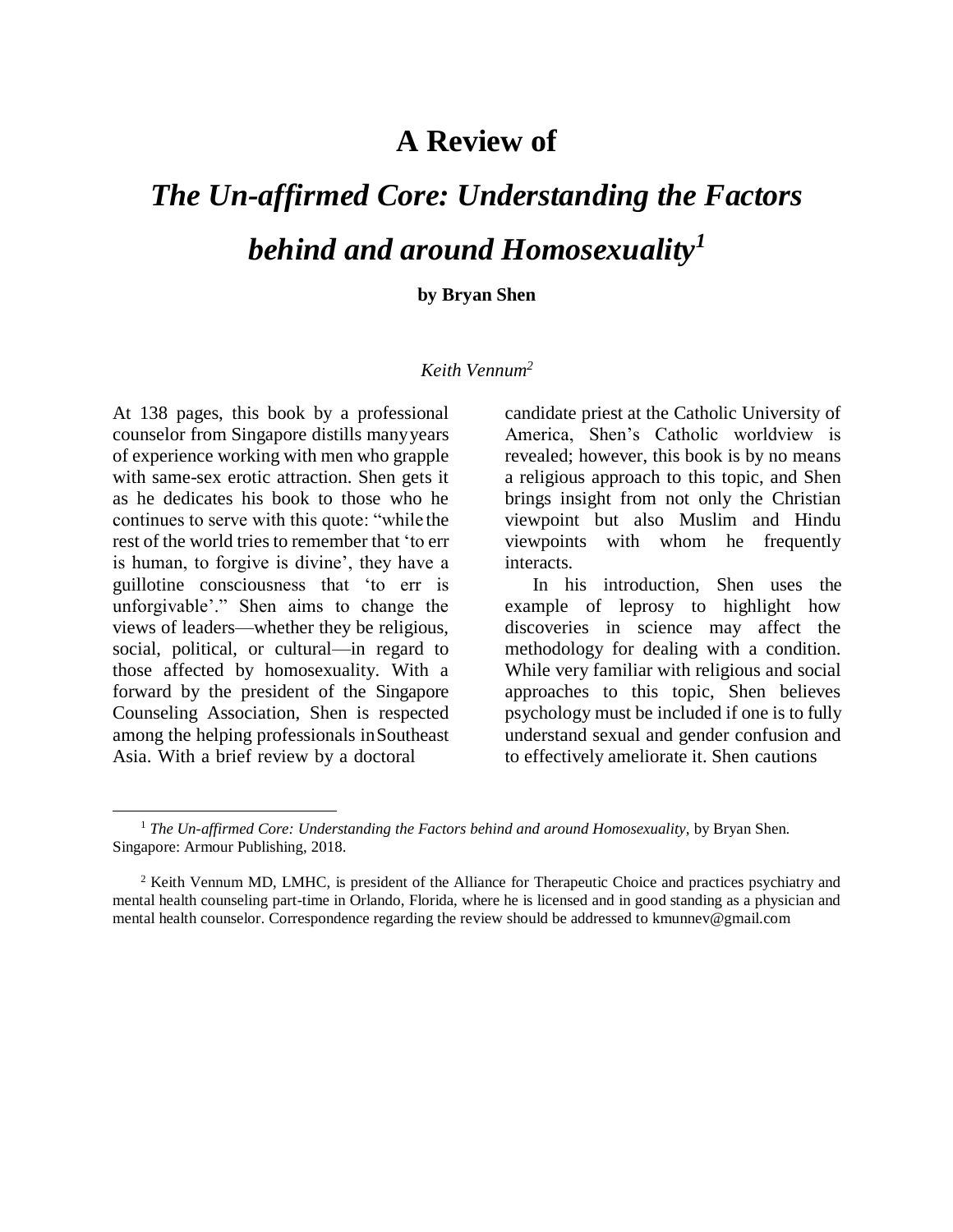against the partial relief of finding acceptance in any community without digging deeper into underlying psychological antecedents. He closes with a quote from Leanne Payne, "The healing of homosexuals is the healing of mankind."

This is a book for helping professionals who are interested in serving this population. It is not necessarily for the struggler/overcomer—although there is much to learn here, which could be of help.<sup>3</sup>

Shen is a licensed therapist and supervisor who has made this population his life's work, and because of his wide travels in Southeast Asia,he shares considerable experience and success with especially male clients from Eastern cultures. Although most of his work is with Catholic clients, he also has extensive experience working with Muslims. Shen's real passion is to reach the social, cultural, political, and religious

leaders of the world to help them understand the LGBTQ minorities and, therefore, to more effectively be of assistance to them.

To set the stage and to be clear, Shen offers precise definitions for commonly used terms open to misunderstanding. One of the vivid features of this book are stories of real people, which flesh out the concepts elaborated, offering a wealth of new material in this regard. Shen effectively represents the psychological theory within a context of traditional sexual ethics. He hopes to offer readers a new compassionate and forwardlooking way of dealing with those who are affected by homosexuality.

Shen's chapter on "Normal Gender Identity Development" posits suggestionsfor

the development of gender dysphoria, and male and female same-sex erotic attraction. His following chapter which outlines some of the common denominators to having same sex-erotic attractions is very helpful for professionals. He describes eight factors in four distinct groups. Case scenarios of several of these are given. In chapter four Shen looks at why people with homosexuality are so talented. He presents three core concepts that drive talented individuals to excel. In this section he discusses attachment styles that are key to understanding the title of his book. In chapter five he touches on "Stages of Homosexual Awareness" and how this impacts various case scenarios. Chapter six deals with cognitive dissonance and how this may diverge into four different life paths. In chapter seven he touches on intersex and gender dysphoria, giving a good overview for the uninitiated but admits he has had little experience in dealing with these individuals. Chapter eight addresses commonly asked questions, and in chapter nine, "Social Dimensions" alludes to the Catholic context which is Shen's forte. In the concluding chapter, the author identifies eight issues in society of which homosexuality is but one symptom, and he promises to deal with some of these in his next book.

I would recommend this book especially for its counseling insights from an Asian cultural perspective, realizing that the issues are similar in Christian and Muslimcontexts. The book may be obtained from <http://www.armourpublishing.com/product/t> he-un-affirmed-core/